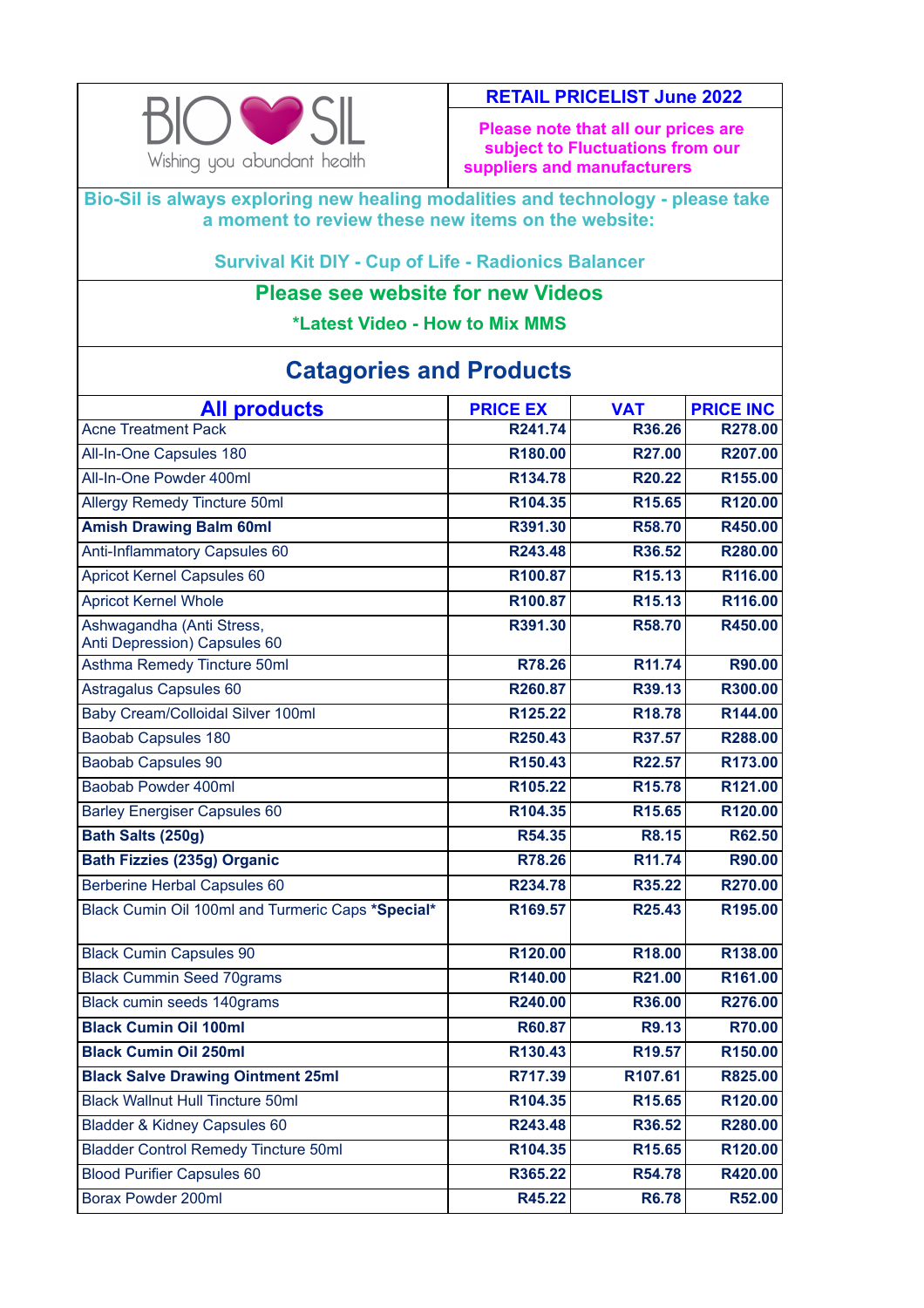| <b>Cancer Herbal Remedial Capsules 60</b>           | R369.57             | R55.43             | R425.00            |
|-----------------------------------------------------|---------------------|--------------------|--------------------|
| <b>CannaBliss Cream 30ml</b>                        | R346.09             | R51.91             | R398.00            |
| CannaRelief Spray 35ml                              | R346.09             | R51.91             | R398.00            |
| <b>Cancer Combo 4 Items</b>                         | R605.22             | R90.78             | R696.00            |
| Candida, IB and parasite cleanse 50ml               | R95.65              | R14.35             | R110.00            |
| Candida Healing Capsules 60                         | R243.48             | R36.52             | R280.00            |
| Candle - Ginger & Orange scent                      | R121.74             | R18.26             | R140.00            |
| Candle - Vanilla scent                              | R121.74             | R18.26             | R140.00            |
| Capsicum Capsules 60                                | R100.87             | R <sub>15.13</sub> | R116.00            |
| Cardio Health Capsules 60                           | R234.78             | R35.22             | R270.00            |
| Castor Oil Organic 200ml                            | R81.74              | R12.26             | R94.00             |
| <b>CBD Co2 extracted oil for Pets 100mg</b>         | R173.91             | R26.09             | R200.00            |
| <b>CBD Co2 extracted oil 100mg</b>                  | R173.91             | R26.09             | R200.00            |
| <b>CBD Co2 extracted oil 300mg</b>                  | R347.83             | R52.17             | R400.00            |
| <b>CBD Co2 extracted oil 600mg</b>                  | R434.78             | R65.22             | R500.00            |
| CDS (Chlorine Dioxide Solution) 200ml               | R337.39             | R50.61             | R388.00            |
| Charcoal, Activated 200ml                           | R85.22              | R <sub>12.78</sub> | R98.00             |
| <b>Children: Eduventure Box 1</b>                   | R521.74             | R78.26             | R600.00            |
| <b>Children: Build-a-Creature</b>                   | R82.61              | R12.39             | R95.00             |
| <b>Children: Jumbo Chalks</b>                       | R97.39              | R14.61             | R112.00            |
| Children: Sense-a-Dough (200g)                      | R91.30              | R13.70             | R105.00            |
| <b>Children's Bath Crunchies (Tub)</b>              | R95.65              | R14.35             | R110.00            |
| <b>Children's Bath time wonder powder</b>           | R39.13              | <b>R5.87</b>       | R45.00             |
| <b>Children's Bathtime Space Dust</b>               | R39.13              | <b>R5.87</b>       | R45.00             |
| <b>Children's Colour Creation</b>                   | R652.17             | R97.83             | R750.00            |
| <b>Children's Unicorn Play Dough set</b>            | R356.52             | R53.48             | R410.00            |
| <b>Coasters Energised with Gratitude (set of 4)</b> |                     | R18.91             |                    |
|                                                     | R126.09             |                    | R145.00            |
| <b>Colloidal Silver 1 Litre</b>                     | R140.00             | R21.00             | R161.00            |
| Colloidal Silver 200ml                              | R70.43              | R <sub>10.57</sub> | R81.00             |
| Colloidal Silver 500ml                              | R105.22             | R <sub>15.78</sub> | R121.00            |
| <b>Colloidal Silver Healing Gel 100ml</b>           | R65.22              | <b>R9.78</b>       | R75.00             |
| <b>Colloidal Silver Healing Gel 200ml</b>           | R <sub>130.43</sub> | R <sub>19.57</sub> | R150.00            |
| <b>Colloidal Silver Nasal Spray 50ml</b>            | R54.78              | <b>R8.22</b>       | R63.00             |
| <b>Colloidal Silver Pocket Spray 50ml</b>           | R54.78              | <b>R8.22</b>       | R63.00             |
| Colloidal Silver Skin Soother 100ml                 | R130.43             | R <sub>19.57</sub> | R150.00            |
| Comfrey Healing Balm 50ml                           | R226.09             | R33.91             | R260.00            |
| <b>Copper Citrate 500ml</b>                         | R91.30              | R13.70             | R105.00            |
| <b>Coral Calcium Capsules</b>                       | R113.04             | R16.96             | R130.00            |
| <b>Covid Essentials Health Pack</b>                 | R292.17             | R43.83             | R336.00            |
| Covid Healing 6-pack                                | R674.78             | R101.22            | R776.00            |
| <b>Covid Survival Kit (NEW!) - easy DIY</b>         | R289.57             | R43.43             | R333.00            |
| Cup Of Life - Keshe Gans                            | R289.57             | R43.43             | R333.00            |
| Deodorant 100% Natural - 50ml                       | R178.26             | R26.74             | R205.00            |
| Diatomaceous Earth Capsules 90                      | R160.00             | R24.00             | R184.00            |
| Diatomaceous Earth Powder 500ml                     | R105.22<br>R154.78  | R <sub>15.78</sub> | R121.00<br>R178.00 |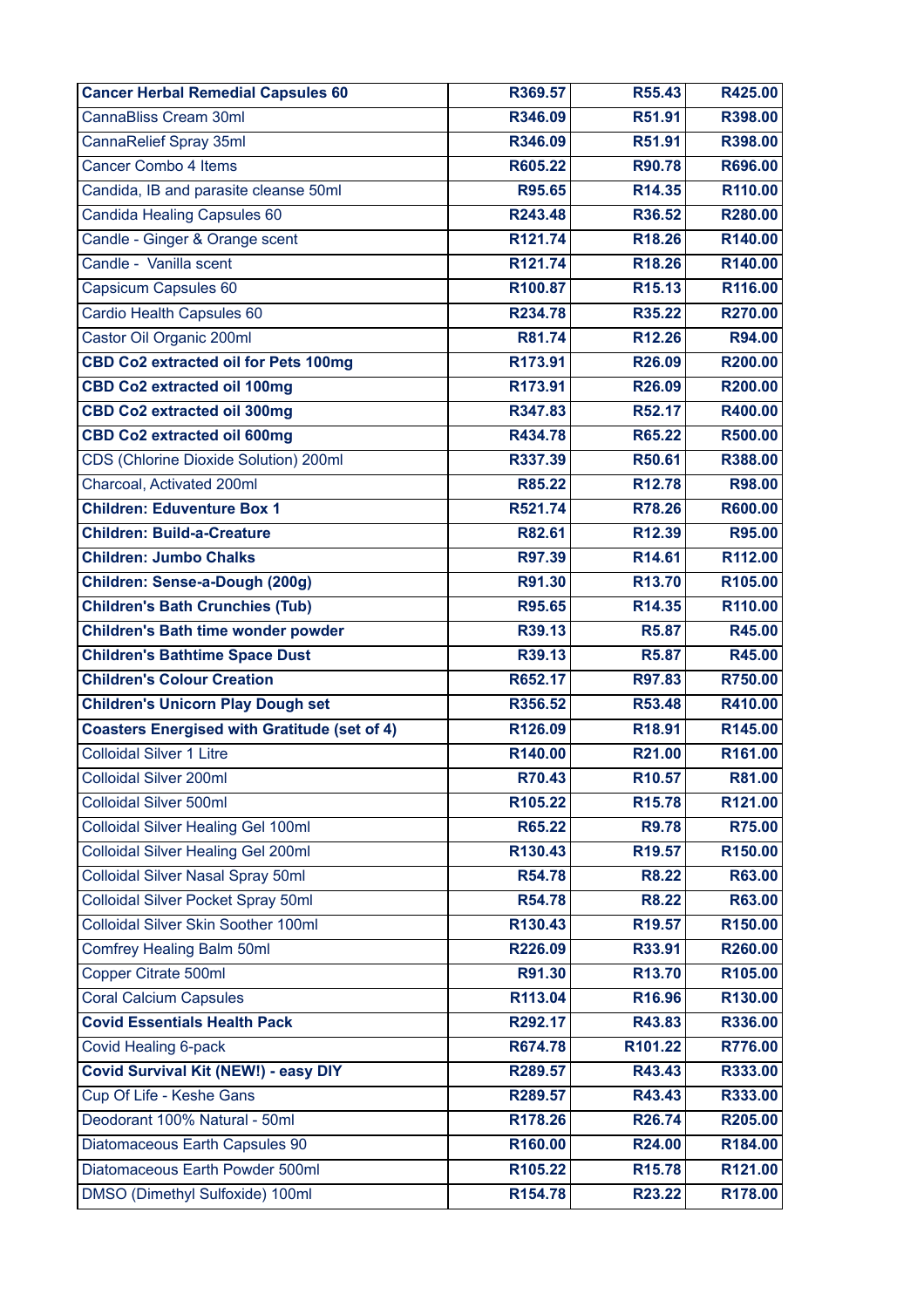| DMSO (Dimethyl Sulfoxide) 500ml                              | R540.00 | R81.00             | R621.00             |
|--------------------------------------------------------------|---------|--------------------|---------------------|
| <b>DMSO Special Blend 50ml</b>                               | R85.22  | R <sub>12.78</sub> | R98.00              |
| Doctor online                                                | R86.96  | R13.04             | R <sub>100.00</sub> |
| Dog CBD Biscuits (30 pieces) natural                         | R53.91  | <b>R8.09</b>       | R62.00              |
| Dog Dewormer/Parasite Eliminate herbal                       | R226.09 | R33.91             | R260.00             |
| Dog: Natural Tick and Flea - Shampoo 250ml                   | R78.26  | R11.74             | R90.00              |
| Dog: Natural Tick and Flea - Shampoo 500ml                   | R147.83 | R22.17             | R170.00             |
| Dog: Natural Gentle Care- Shampoo 250ml                      | R78.26  | R11.74             | R90.00              |
| Dog: Natural Gentle Care-Shampoo 500ml                       | R147.83 | R22.17             | R170.00             |
| Dog: Natural Puppy Love-Shampoo 250ml                        | R78.26  | R11.74             | R90.00              |
| Dog: Natural Puppy Love-Shampoo 500ml                        | R147.83 | R22.17             | R170.00             |
| Echinacea Capsules 60                                        | R134.78 | R20.22             | R155.00             |
| <b>Essiac Capsules 60</b>                                    | R243.48 | R36.52             | R280.00             |
| <b>Essiac Tea Herb Mix</b>                                   | R243.48 | R36.52             | R280.00             |
| Fatigue Aid Remedy Capsules 60                               | R126.09 | R18.91             | R145.00             |
| <b>Fibroids Remedy Tincture 50ml</b>                         | R130.43 | R <sub>19.57</sub> | R150.00             |
| FLU Remedy (fast acting) herbal                              | R260.87 | R39.13             | R300.00             |
| <b>Fulvic Acid Capsules 90</b>                               | R170.43 | R25.57             | R196.00             |
| <b>Fulvic Acid Powder 250ml</b>                              | R225.22 | R33.78             | R259.00             |
| Fulvic Acid Powder for Pets 250ml                            | R225.22 | R33.78             | R259.00             |
| <b>Fungus Eliminate Capsules 60</b>                          | R260.87 | R39.13             | R300.00             |
| Gift card voucher                                            | N/A     |                    | N/A 50 to 150       |
| Graphene Oxide Remedy 60 Capsules                            | R117.39 | R <sub>17.61</sub> | R135.00             |
| Graviola (Soursop) Capsules 90                               | R230.43 | R34.57             | R265.00             |
| Hand & Body Butter/Colloidal Silver 250ml                    | R170.43 | R25.57             | R196.00             |
|                                                              |         |                    |                     |
| <b>Hangover Remedy</b>                                       | R17.39  | R2.61              | R20.00              |
| <b>Headache Capsules 60</b>                                  | R139.13 | R20.87             | R160.00             |
| Hemp Hearts Superfood 250g                                   | R173.91 | R26.09             | R200.00             |
| Hemp protein Superfood 250g                                  | R152.17 | R22.83             | R175.00             |
| Himalayan Coarse Salt 1kg                                    | R85.22  | R <sub>12.78</sub> | R98.00              |
| Himalayan Fine Salt 1kg                                      | R85.22  | R <sub>12.78</sub> | R98.00              |
| Himalayan Salt (84 + Minerals) DIY Kit                       | R28.70  | R4.30              | R33.00              |
| Hoodia Gordonii Capsules 90                                  | R200.00 | R30.00             | R230.00             |
| <b>Hypochlorous Acid 100ml Nebulising Solution</b>           | R156.52 | R23.48             | R180.00             |
| Immune Boost (Sutherlandia) Caps 60                          | R123.48 | R <sub>18.52</sub> | R142.00             |
| Immune Remedy Tincture 50ml                                  | R158.26 | R23.74             | R182.00             |
| <b>Immune Restore Plasma Remedy</b>                          | R186.96 | R28.04             | R215.00             |
| Immune Support Capsules 60                                   | R260.87 | R39.13             | R300.00             |
| Intelligent Protein 250g                                     | R200.00 | R30.00             | R230.00             |
| Iodine, Lugols 50ml                                          | R91.30  | R13.70             | R105.00             |
| Irish Sea Moss Capsules 60                                   | R243.48 | R36.52             | R280.00             |
| Keshe GANS Cup of Life - New Technology for<br><b>Health</b> | R289.57 | R43.43             | R333.00             |
| <b>Kidney Stone Remedy Tincture</b>                          | R82.61  | R12.39             | R95.00              |
| Laundry Alternative - Eco Egg                                | R445.22 | R66.78             | R512.00             |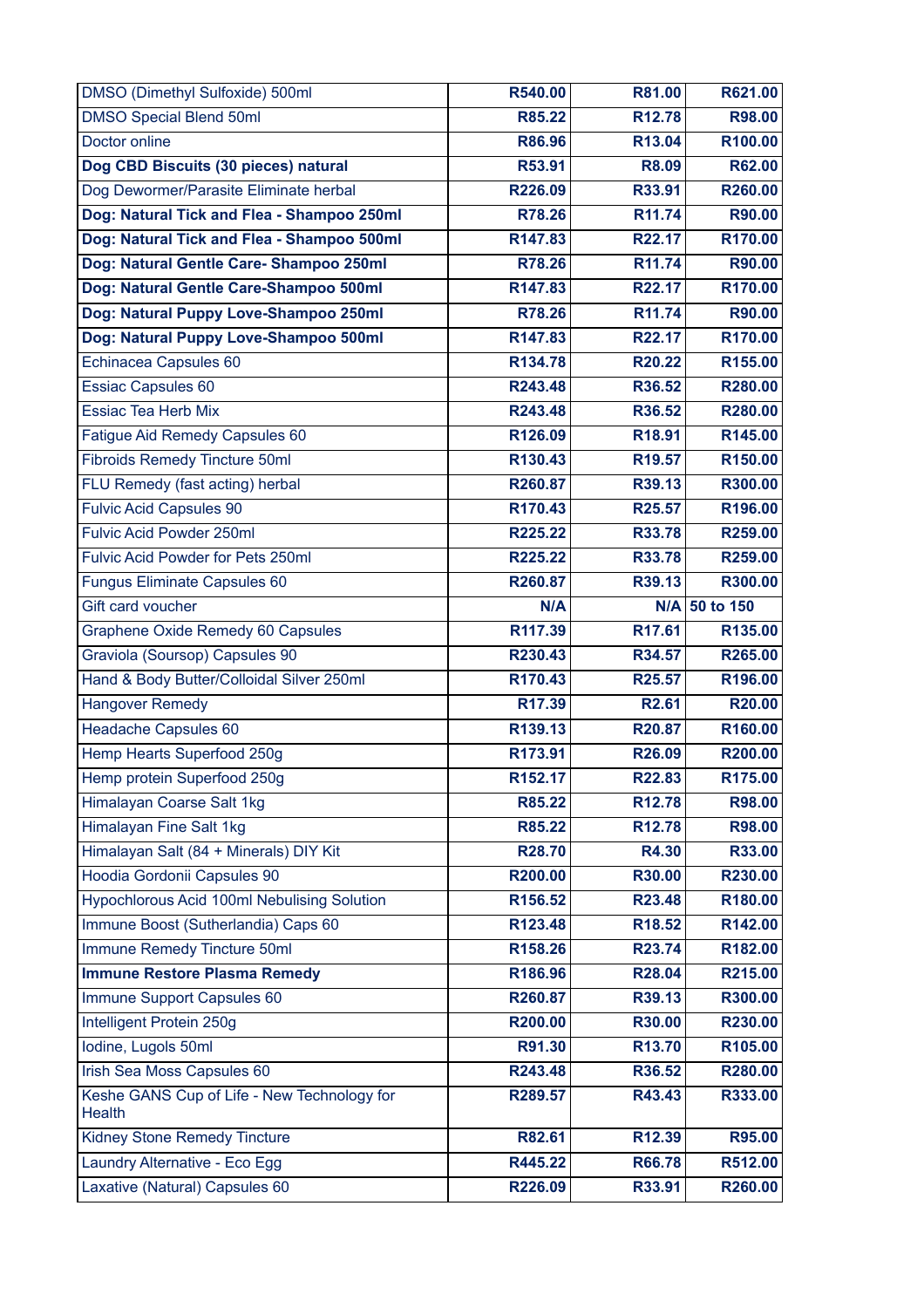| <b>Lip Balm Orange (natural)</b>                                    | R21.74  | <b>R3.26</b>       | R25.00  |
|---------------------------------------------------------------------|---------|--------------------|---------|
| Lithium Orotate/BAOBAB Caps 60                                      | R150.43 | R22.57             | R173.00 |
| Lithium Orotate/SUTHERLANDIA Caps 60                                | R150.43 | R22.57             | R173.00 |
| Liver Cancer Capsules 60                                            | R365.22 | R54.78             | R420.00 |
| Liver and Gallbladder cleanse Kit                                   | R104.35 | R <sub>15.65</sub> | R120.00 |
| Liver Repair Capsules 60                                            | R243.48 | R36.52             | R280.00 |
| Lymph Drainage remedy                                               | R82.61  | R12.39             | R95.00  |
| L - Theanine Caps 60                                                | R173.91 | R26.09             | R200.00 |
| Magnesium 60 capsules                                               | R100.87 | R <sub>15.13</sub> | R116.00 |
| Magnesium, Boron, D3 Caps 60                                        | R100.87 | R <sub>15.13</sub> | R116.00 |
| Magnesium Spray 100ml                                               | R85.22  | R <sub>12.78</sub> | R98.00  |
| Male Power Capsules 60                                              | R126.09 | R18.91             | R145.00 |
| Mask Hygienic and Safe - Standard, Large & small<br>sizes available | R34.78  | <b>R5.22</b>       | R40.00  |
| Master Detox Capsules 60                                            | R217.39 | R32.61             | R250.00 |
| Memory Remedy Capsule 60                                            | R108.70 | R16.30             | R125.00 |
| <b>Migraine Remedy Tincture 50ml</b>                                | R104.35 | R <sub>15.65</sub> | R120.00 |
| Milk Thistle & Dandelion Tincture 50ml                              | R100.87 | R <sub>15.13</sub> | R116.00 |
| MMS & HCL Activator (100ml & 100ml)                                 | R550.43 | R82.57             | R633.00 |
| MMS & HCL Activator (30ml & 30ml)                                   | R190.43 | R28.57             | R219.00 |
| Moringa Capsules 180                                                | R294.78 | R44.22             | R339.00 |
| Moringa Capsules 90                                                 | R170.43 | R25.57             | R196.00 |
| Moringa New Body Concentrate 500ml                                  | R86.96  | R13.04             | R100.00 |
| Moringa Powder 400ml                                                | R100.00 | R <sub>15.00</sub> | R115.00 |
| Moringa Seed Oil 100ml                                              | R205.22 | R30.78             | R236.00 |
| Moringa Seed Oil 50ml                                               | R134.78 | R <sub>20.22</sub> | R155.00 |
| Moringa Serum For Her *Geranium                                     | R150.43 | R22.57             | R173.00 |
| Moringa Serum For Him *Cedarwood                                    | R150.43 | R22.57             | R173.00 |
| Mouthrinse Au Naturel 250ml (Colloidal Silver)                      | R95.65  | R14.35             | R110.00 |
| Mozzie be Gone 50ml Spray (All Natural)                             | R65.22  | <b>R9.78</b>       | R75.00  |
| MSM (opti) 500ml                                                    | R254.78 | R38.22             | R293.00 |
| <b>Olive Leaf Tincture 50ml</b>                                     | R100.87 | R <sub>15.13</sub> | R116.00 |
| Orgonite Cellphone EMF Harmoniser                                   | R111.30 | R <sub>16.70</sub> | R128.00 |
| Orgonite Frequency Harmoniser (Heart)                               | R240.00 | R36.00             | R276.00 |
| <b>Ovarian Day Capsules 60</b>                                      | R243.48 | R36.52             | R280.00 |
| <b>Ovarian Night Capsules 60</b>                                    | R226.09 | R33.91             | R260.00 |
| Pancreatine capsules                                                | R139.13 | R20.87             | R160.00 |
| Parasite & Liver Cleanse Combo                                      | R405.22 | R60.78             | R466.00 |
| Parasite & Worm Eliminate Caps 60                                   | R243.48 | R36.52             | R280.00 |
| Pet Hemp CBD Oil (100mg) 30ml                                       | R173.91 | R26.09             | R200.00 |
| <b>Pet Probiotic 100ml</b>                                          | R286.96 | R43.04             | R330.00 |
| Pet probiotic 25ml                                                  | R156.52 | R23.48             | R180.00 |
| Pine Needle & Star Anise Tincture remedy                            | R100.00 | R <sub>15.00</sub> | R115.00 |
| Pine Needle Tea                                                     | R180.87 | R27.13             | R208.00 |
| Pine Oil B.P. 100ml                                                 | R108.70 | R16.30             | R125.00 |
| Pyramid of Plasma Protection(Glass - Handmade)                      | R234.78 | R35.22             | R270.00 |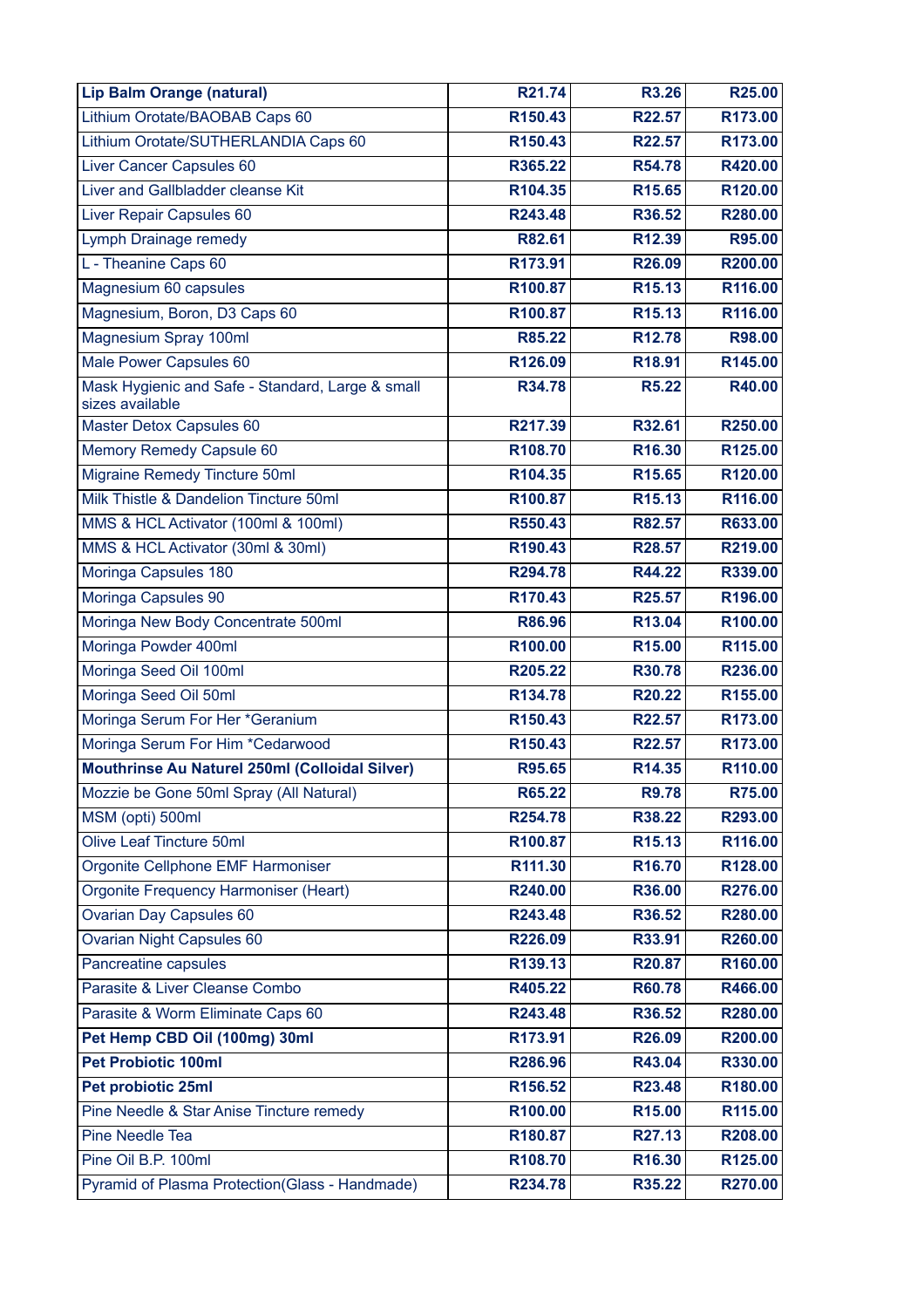| Probiotic: for Children 500ml                       | R <sub>178.26</sub>            | R26.74             | R205.00            |
|-----------------------------------------------------|--------------------------------|--------------------|--------------------|
| Probiotic: Micro Organism 1 Litre                   | R204.35                        | R30.65             | R235.00            |
| Probiotic: Radiant Health 500ml                     | R100.00                        | R15.00             | R115.00            |
| Progesterone Cream 50ml                             | R456.52                        | R68.48             | R525.00            |
| Prostate Remedy Tincture 50ml                       | R100.87                        | R <sub>15.13</sub> | R116.00            |
| Quercetin, Bromelain & Turmeric                     | R130.43                        | R <sub>19.57</sub> | R150.00            |
| <b>Radionics Balancer</b>                           | R5,304.35                      | R795.65            | R6,100.00          |
| Radiant Health Combo Special (caps and Probiotic)   | R145.22                        | R21.78             | R167.00            |
| Radiant Health Super Nutrient Caps 60               | R90.43                         | R13.57             | R104.00            |
| Red Clover Tea Herbal Blend 75g                     | R226.09                        | R33.91             | R260.00            |
| Selenium 60 capsules                                | R60.87                         | <b>R9.13</b>       | <b>R70.00</b>      |
| <b>Shaving Brush</b>                                | R59.13                         | <b>R8.87</b>       | R68.00             |
| <b>Shaving Brush and Soap Combo</b>                 | R143.48                        | R21.52             | R165.00            |
| Shilajit Powder 50g                                 | R70.43                         | R <sub>10.57</sub> | R81.00             |
| Shikimic Acid (60 capsules)                         | R293.91                        | R44.09             | R338.00            |
| Sleep Well Capsules 60                              | R273.91                        | R41.09             | R315.00            |
| Smudge Sticks Lavender                              | R139.13                        | R20.87             | R160.00            |
| Soap - Shaving soap (natural) - Orange and          | R91.30                         | R13.70             | R105.00            |
| Soap with Colloidal Silver (Baby)                   | R43.48                         | <b>R6.52</b>       | R50.00             |
| Soap with Colloidal Silver (Eucalyptus)             | R43.48                         | R6.52              | R50.00             |
| Soap with Colloidal Silver (Lavender)               | R43.48                         | R6.52              | R50.00             |
| Soap with Colloidal Silver (Natural)                | R43.48                         | R6.52              | R50.00             |
| Soap with Colloidal Silver (Rooibos)                | R43.48                         | R6.52              | R50.00             |
| * Soap - Shea Butter & Geranium (natural)           | R78.26                         | R11.74             | R90.00             |
| <b>Soap - Workshop Hand Cleaner (natural)</b>       | R39.13                         | <b>R5.87</b>       | R45.00             |
| * Soap - Lemongrass (natural)                       | R78.26                         | R11.74             | R90.00             |
| <b>Soap - Facial Soap (natural)</b>                 | R60.87                         | R9.13              | R70.00             |
| <b>Soap - Facial Detox (natural)</b>                | R43.48                         | <b>R6.52</b>       | R50.00             |
| Spirulina Capsules 90                               | R254.78                        | R38.22             | R293.00            |
| Spirulina Powder 400ml                              | R290.43                        | R43.57             | R334.00            |
| <b>Stinging Nettle Capsules 60</b>                  | R130.43                        | R <sub>19.57</sub> | R150.00            |
| Sunscreen 100% Natural - 125ml                      | R199.13                        | R29.87             | R229.00            |
| Survival Kit - Cup of Life: Easy DIY - Quantum tech | R289.57                        | R43.43             | R333.00            |
| <b>Thyroid Capsules 60</b>                          | R243.48                        | R36.52             | R280.00            |
| Toothpaste For Children (100% Natural)              | R130.43                        | R <sub>19.57</sub> | R150.00            |
| Tooth Powder au Natural 50g                         | R91.30                         | R13.70             | R105.00            |
| Turmeric Caps and Black Cumin Oil 100ml *Special*   | R169.57                        | R25.43             | R195.00            |
| <b>Turmeric and Piperine Capsules 90</b>            | R165.22                        | R24.78             | R190.00            |
| Turmeric and Piperine Powder 250ml                  | R92.17                         | R13.83             | R106.00            |
| Turmeric and Piperine Powder 500ml                  | R165.22                        | R24.78             | R190.00            |
| Vitamin C, Buffered Capsules 60                     | R117.39                        | R17.61             | R135.00            |
| <b>Water Purification Drops (MMS)</b>               | R190.43                        | R28.57             | R219.00            |
| <b>Wormwood Capsules 70</b>                         | R104.35                        | R <sub>15.65</sub> | R120.00            |
| <b>Yoni Steaming Herbs</b>                          | R156.52                        | R23.48             | R180.00            |
| Zeolite Powder 500ml                                |                                |                    |                    |
| Zinc, MSM & D3 Tablets                              | R125.22<br>R <sub>104.35</sub> | R18.78             | R144.00<br>R120.00 |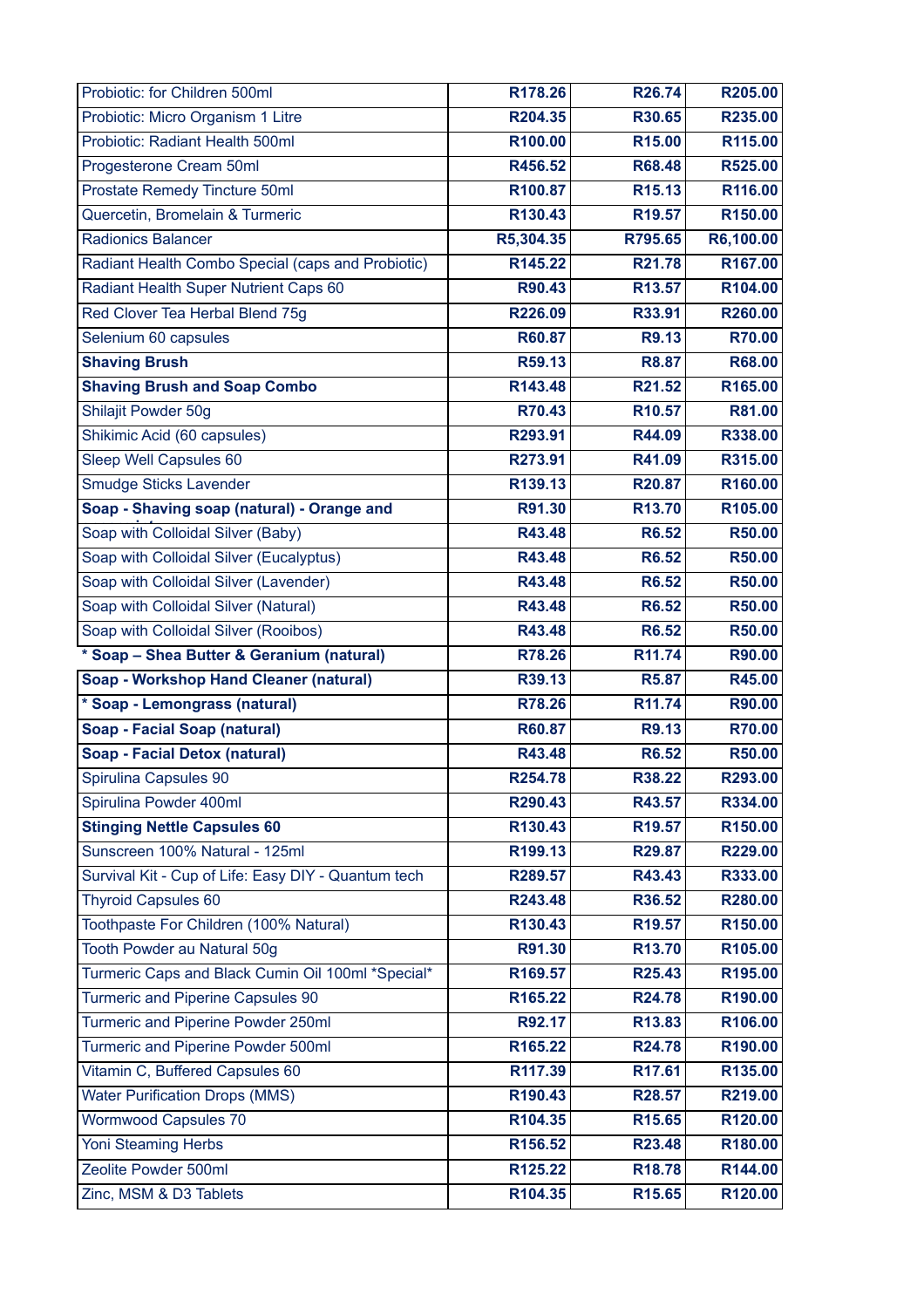| <b>Cancer</b>                                     | <b>PRICE EX</b> | <b>VAT</b> | <b>PRICE INC</b> |
|---------------------------------------------------|-----------------|------------|------------------|
| <b>Apricot Kernel Capsules 60</b>                 | 100.87          | 15.13      | 116.00           |
| <b>Apricot Kernel Whole</b>                       | 100.87          | 15.13      | 116.00           |
| <b>Black Cumin Capsules 90</b>                    | 120.00          | 18.00      | 138.00           |
|                                                   |                 |            |                  |
| Black Cumin Oil 100ml and Turmeric Caps *Special* | 169.57          | 25.43      | 195.00           |
| <b>Black Cummin Seed 70grams</b>                  | 140.00          | 21.00      | 161.00           |
| <b>Black cumin seeds 140grams</b>                 | 240.00          | 36.00      | 276.00           |
| <b>Black Cumin Oil 100ml</b>                      | 60.87           | 9.13       | 70.00            |
| <b>Black Cumin Oil 250ml</b>                      | 130.43          | 19.57      | 150.00           |
| <b>Black Salve Drawing Ointment 25ml</b>          | 717.39          | 107.61     | 825.00           |
| <b>Cancer Combo 4 Items</b>                       | 526.09          | 78.91      | 605.00           |
| <b>Cancer Herbal Remedial Capsules 60</b>         | 369.57          | 55.43      | 425.00           |
| *CBD Co2 exrtracted oil 100mg (new)               | 173.91          | 26.09      | 200.00           |
| *CBD Co2 exrtracted oil 300mg (new)               | 347.83          | 52.17      | 400.00           |
| *CBD Co2 exrtracted oil 600mg (new)               | 434.78          | 65.22      | 500.00           |
| <b>DMSO</b> (Dimethyl Sulfoxide) 100ml            | 154.78          | 23.22      | 178.00           |
| DMSO (Dimethyl Sulfoxide) 500ml                   | 540.00          | 81.00      | 621.00           |
| <b>Essiac Capsules 60</b>                         | 243.48          | 36.52      | 280.00           |
| <b>Essiac Tea Herb Mix</b>                        | 243.48          | 36.52      | 280.00           |
| Graviola (Soursop) Capsules 90                    | 230.43          | 34.57      | 265.00           |
| <b>Master Detox Capsules 60</b>                   | 217.39          | 32.61      | 250.00           |
| Turmeric Caps and Black Cumin Oil 100ml *Special* | 169.57          | 25.43      | 195.00           |
| <b>Turmeric and Piperine Capsules 90</b>          | 165.22          | 24.78      | 190.00           |
| <b>Turmeric and Piperine Powder 250ml</b>         | 92.17           | 13.83      | 106.00           |
| <b>Turmeric and Piperine Powder 500ml</b>         | 165.22          | 24.78      | 190.00           |

| hildren                                  | <b>PRICE EX</b>     | <b>VAT</b>         | <b>PRICE INC</b>    |
|------------------------------------------|---------------------|--------------------|---------------------|
| <b>Children: Eduventure Box 1</b>        | 521.74              | 78.26              | 600.00              |
| <b>Children: Build-a-Creature</b>        | 82.61               | 12.39              | 95.00               |
| Children: Sense-a-Dough (200g)           | 91.30               | 13.70              | 105.00              |
| <b>Children's Bath Crunchies (Tub)</b>   | 95.65               | 14.35              | 110.00              |
| Children's Bath time Wonder powder       | 39.13               | 5.87               | 45.00               |
| <b>Children's Bathtime Space Dust</b>    | 39.13               | 5.87               | 45.00               |
| <b>Children's Unicorn Play Dough set</b> | 356.52              | 53.48              | 410.00              |
| <b>Children's Colour Creation</b>        | 652,17              | 97,83              | 750,00              |
| Probiotic: for Children 500ml            | R <sub>178.26</sub> | R <sub>26.74</sub> | R205.00             |
| Toothpaste For Children (100% Natural)   | R130.43             | R <sub>19.57</sub> | R <sub>150.00</sub> |

| <b>Colloidal</b>                              | <b>PRICE EX</b> | <b>VAT</b> | <b>PRICE INC</b> |
|-----------------------------------------------|-----------------|------------|------------------|
| <b>Acne Treatment Pack</b>                    | 241.74          | 36.26      | 278.00           |
| <b>Baby Cream with Colloidal Silver 100ml</b> | 125.22          | 18.78      | 144.00           |
| Colloidal Silver 1 Litre                      | 140.00          | 21.00      | 161.00           |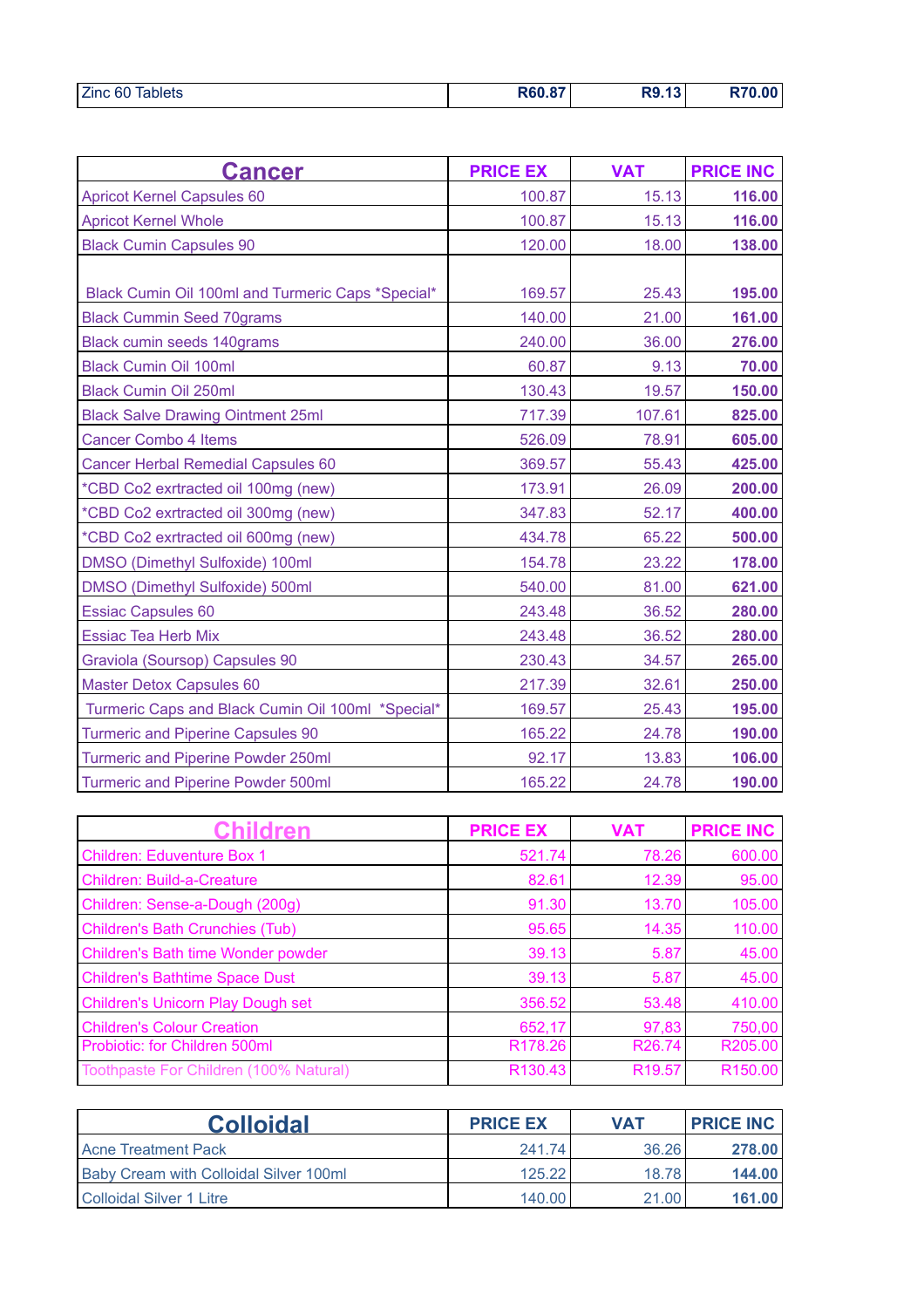| <b>Colloidal Silver 200ml</b>              | 70.43               | 10.57              | 81.00               |
|--------------------------------------------|---------------------|--------------------|---------------------|
| <b>Colloidal Silver 500ml</b>              | 105.22              | 15.78              | 121.00              |
| <b>Colloidal Silver Healing Gel 100ml</b>  | 65.22               | 9.78               | 75.00               |
| <b>Colloidal Silver Healing Gel 200ml</b>  | 130.43              | 19.57              | 150.00              |
| <b>Colloidal Silver Nasal Spray 50ml</b>   | 54.78               | 8.22               | 63.00               |
| <b>Colloidal Silver Pocket Spray 50ml</b>  | 54.78               | 8.22               | 63.00               |
| <b>Colloidal Silver Skin Soother 100ml</b> | R <sub>130.43</sub> | R <sub>19.57</sub> | R <sub>150.00</sub> |
| Hand & Body Butter/Colloidal Silver 250ml  | R170.43             | R25.57             | R196.00             |
| Soap with Colloidal Silver (Baby)          | 43.48               | 6.52               | 50.00               |
| Soap with Colloidal Silver (Eucalyptus)    | 43.48               | 6.52               | 50.00               |
| Soap with Colloidal Silver (Lavender)      | 43.48               | 6.52               | 50.00               |
| Soap with Colloidal Silver (Natural)       | 43.48               | 6.52               | 50.00               |
| Soap with Colloidal Silver (Rooibos)       | 43.48               | 6.52               | 50.00               |

| Covid                                              | <b>PRICE EX</b> | <b>VAT</b> | <b>PRICE INC</b> |
|----------------------------------------------------|-----------------|------------|------------------|
| Asthma Remedy tincture 50ml                        | 78.26           | 11.74      | 90.00            |
| <b>Covid Essentials for Everyday</b>               | 292.17          | 43.83      | 336.00           |
| Covid Healing 6 pack                               | 674.78          | 101.22     | 776.00           |
| Covid Survival Kit (NEW!) - easy DIY               | 289.57          | 43.43      | 333.00           |
| <b>Graphene Oxide Remedy 60 Capsules</b>           | 117.39          | 17.61      | 135.00           |
| <b>Immune Restore Plasma Remedy - advanced</b>     | 186.96          | 28.04      | 215.00           |
| Mask Hygienic and Safe - Standard, Large and small | 34.78           | 5.22       | 40.00            |
| MMS & HCL Activator (30ml & 30ml)                  | 190.43          | 28.57      | 219.00           |
| MMS & HCL Activator (100ml & 100ml)                | 576.52          | 86.48      | 663.00           |
| Pine Needle & Star Anise Tincture remedy           | 100.00          | 15.00      | 115.00           |
| Quercetin, Bromelain & Turmeric capsules 60        | 130.43          | 19.57      | 150.00           |
| Shikimic Acid (60 capsules)                        | 293.91          | 44.09      | 338.00           |

| Gifts                                          | <b>PRICE EX</b> | <b>VAT</b> | <b>PRICE INC</b> |
|------------------------------------------------|-----------------|------------|------------------|
| Bath Salts (250g)                              | 54.35           | 8.15       | 62.50            |
| Bath Fizzies (235g) organic                    | 78.26           | 11.74      | 90.00            |
| <b>Candle Orange</b>                           | 121.74          | 18.26      | 140.00           |
| <b>Candle Vanilla</b>                          | 121.74          | 18.26      | 140.00           |
| Coasters Harmonised with Gratitude (set of 4)  | 126,09          | 18,91      | 145,00           |
| Gift card voucher                              | N/A             |            | N/A R50 to R150  |
| Hand & Body Butter with Colloidal Silver 250ml | 170.43          | 25.57      | 196.00           |
| Lip Balm orange (Natural)                      | 21.74           | 3.26       | 25.00            |
| Moringa Serum For Her *Grapefruit              | 150.43          | 22.57      | 173.00           |
| Moringa Serum For Him *Lemongrass              | 150.43          | 22.57      | 173.00           |
| <b>Orgonite Cellphone EMF Harmoniser</b>       | 104.35          | 15.65      | 120.00           |
| <b>Orgonite Frequency Harmoniser (Heart)</b>   | 224.35          | 33.65      | 258.00           |
| Pillowcase-Case (Sensational)                  | 878.26          | 131.74     | 1,010.00         |
| <b>Pyramids of Plasma Protection (Glass -</b>  | 234.78          | 35.22      | 270.00           |
| <b>Shaving Brush</b>                           | 59.13           | 8.87       | 68.00            |
| <b>Shaving Brush and Soap Combo</b>            | 143.48          | 21.52      | 165.00           |